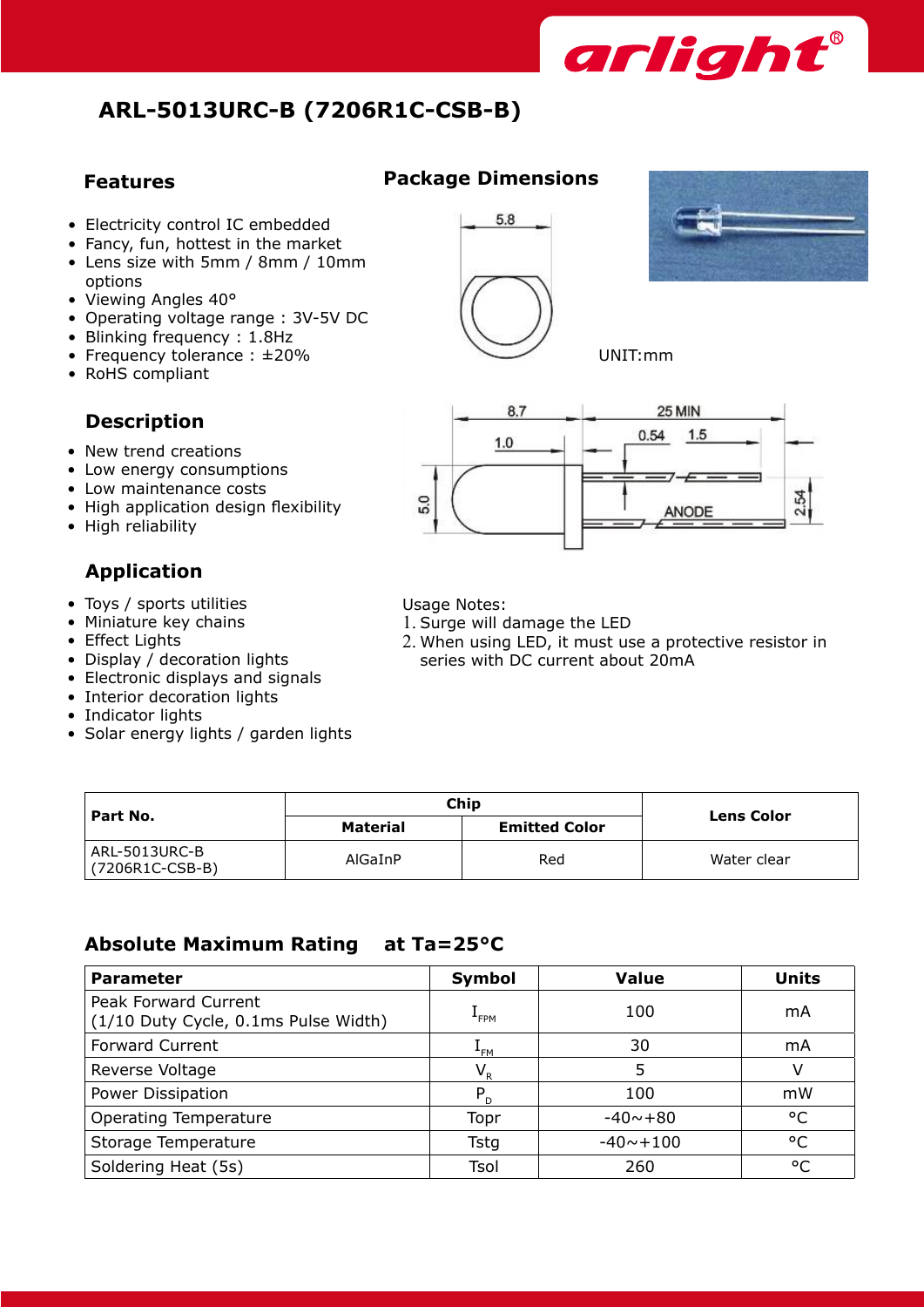

## **Typical optical characteristics curves**

Relative Intensity VS. Wavelength



Relative Intensity VS. Ambient Temp



Forward Current VS.Ambient Temp.





**Forward Current VS Relative Intensity**